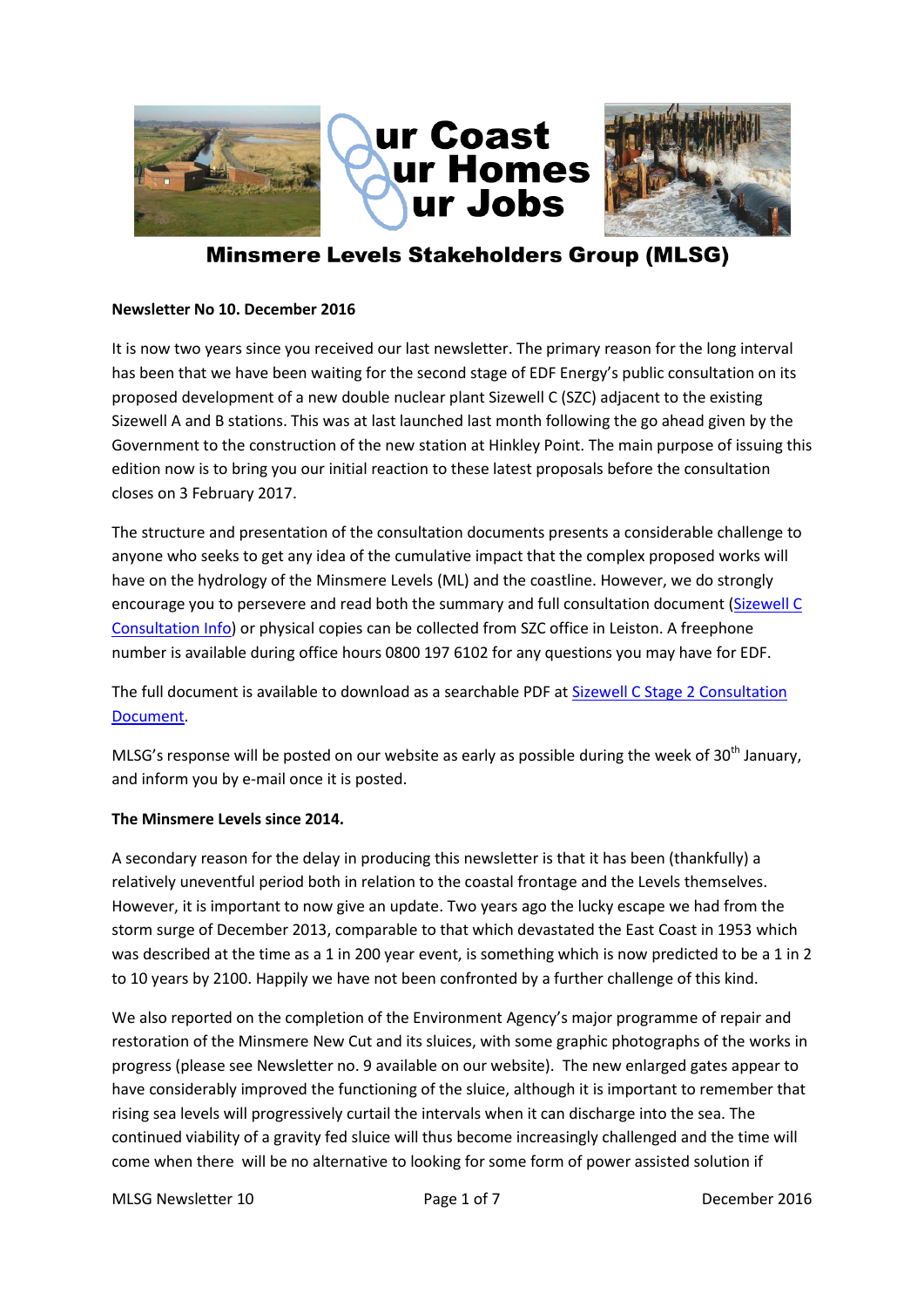satisfactory drainage of the Levels is to be maintained. We realise how fortunate we were that the project could be completed when it was, because we think it would be unlikely today that Government would fund works on this scale.

The coastal frontage at the sluice has seen some sand and shingle movements over the past year or so, but seems relatively stable for the moment. Closer to the Dunwich cliffs below the tearooms, there doesn't seem to have been any reestablishment of the shingle bank since the 2013 event but neither does there seem to have been any significant further erosion.

Below are a couple of photographs at the sluice that shows some of the accretion and erosion cycles that have occurred in the recent past, pre and post storm Angus.

3 March 2016 – Note the build-up of sand and shingle to the south of the sluice outfall and the scour to the north where some of the rock armouring has been exposed.





22 November 2016 – Post storm Angus. Pictures of the valley, sluice path and the sluice operating successfully without any significant build up in the Minsmere New Cut, Leiston Drain or Minsmere Scrape drain but notice, compared to March, the sand and shingle build up on the south of the sluice outfall has reduced significantly (see red line) and the rock armour to the north has been covered again, although not shown on these pictures.



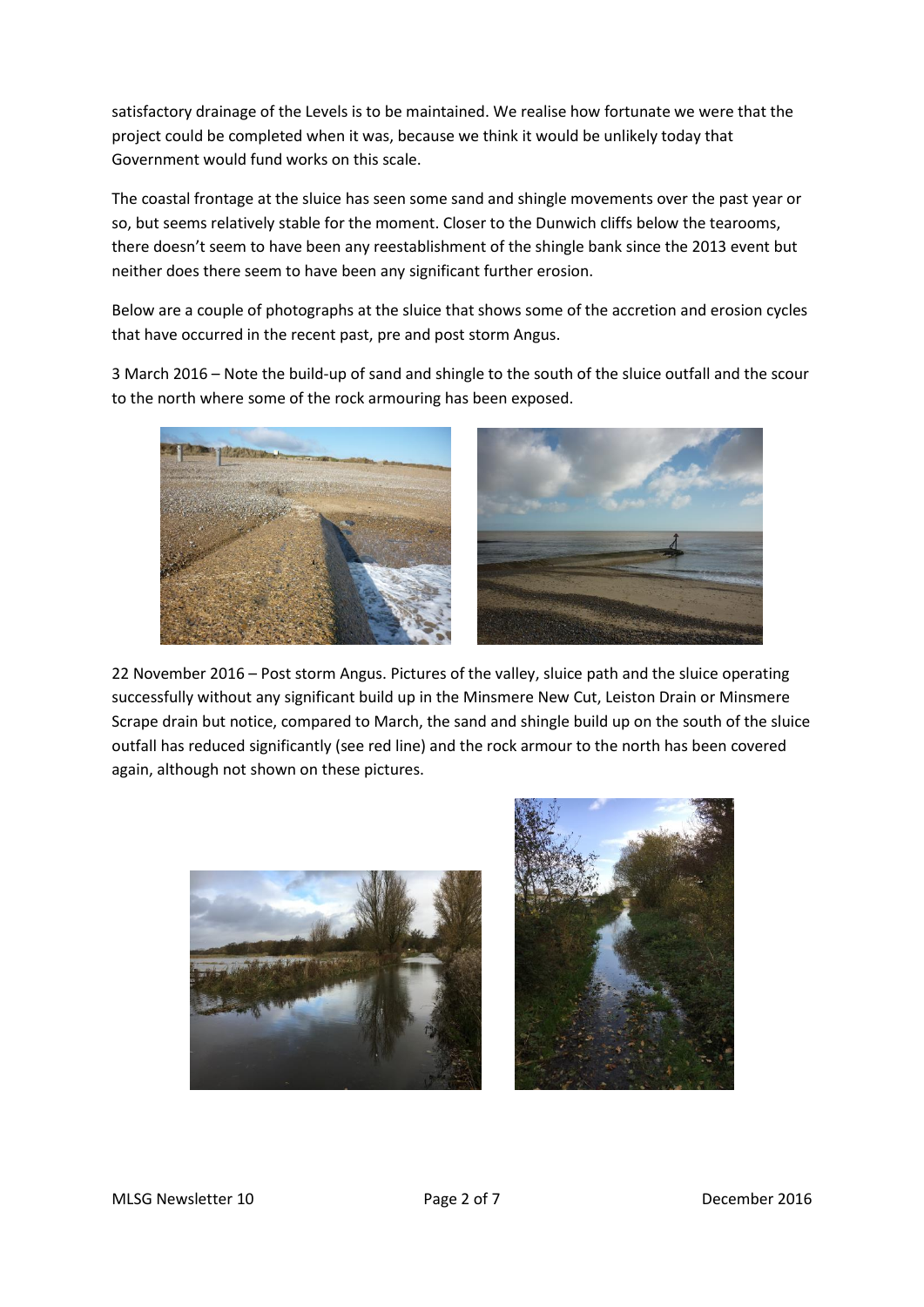

## **Proposed Development of Sizewell C Nuclear Power Station**

As we have already said, the much delayed, second stage of EDF Energy's consultation was launched in the last week of November.

Considering the four years that have elapsed since the stage one outline of EDF's proposals were revealed in November 2012, the new documents are as significant for what they do not say as what they do.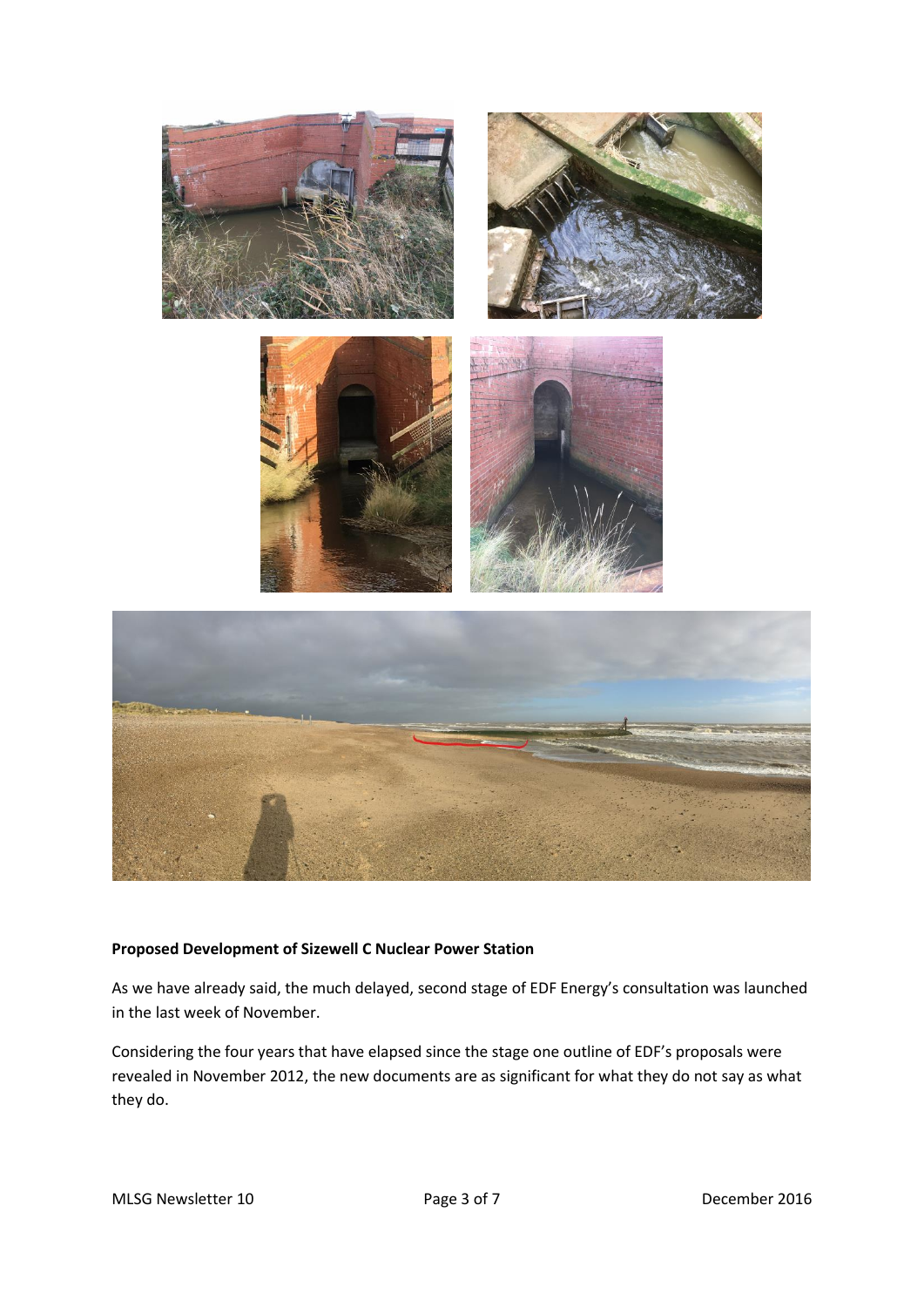In May 2014 the Secretary of State responded to the company's environmental scoping report setting out the areas on which much more detailed supporting evidence was required. These were, in the main, ones already raised by MLSG at stage one relating to the impact both during the construction phase and long term on:

- the coast and shoreline to the north and south of the development
- the ground water systems within the Levels

Given the sensitivity of the coastline both inland and seaward, we have been disappointed at the paucity of detail and lack of evidential analysis of the environmental impact.

There are general statements such as that 'this would be subject to appropriate monitoring and contingency arrangements' or that 'there is a potential for an effect on surface water flows which will need to be mitigated through detailed design'.

As we have said repeatedly since responding to the stage one consultation, we believe that the impact for the Minsmere coastal frontage, the inland drains, ground water systems and the functioning of the sluice are of concern, particularly during the construction phase and, perhaps to a lesser extent, during the operational phase of SZC.

# **The coast and the shoreline**

The new consultation documents claim minimal to no impact on the Minsmere coastal frontage, thus maintaining EDF Energy's position of insisting that any changes in this very dynamic coastline will be down to natural processes rather than the development. MLSG believe that a great deal more evidence and analysis need to be provided to support EDF's assertion of minimal impact as a result of:

- The considerable extension seaward of the 55 hectare platform (incl. sea defences) of the new station beyond the main frontage of Sizewell A and B. This will be armoured with rock and topped by a bund and, as sea level rises and the coast retreats past the seaward sand dune, will create a much more substantial hard point than exists at present. MSLG believes this could put much greater pressure on the area south of the sluice and north of the SZC site, thus significantly advancing the embayment process which will ultimately lead to the SSSI south of the Minsmere New Cut themselves becoming estuarine earlier. The permanent beach landing facility and its armouring may exacerbate the situation even further and little is said about the impact of dredging that may be required to keep the BLF operational.
- The 800 long metre jetty, of which a narrow and a wide version are illustrated, will be in place for the majority of the twelve or so years of the development phase. The likelihood of erosion resulting from the slowing of sediment movement is acknowledged, but no information is given as to what 'the appropriate contingency arrangement' might be. Similarly little is said about the impact of dredging that may be required to keep the jetty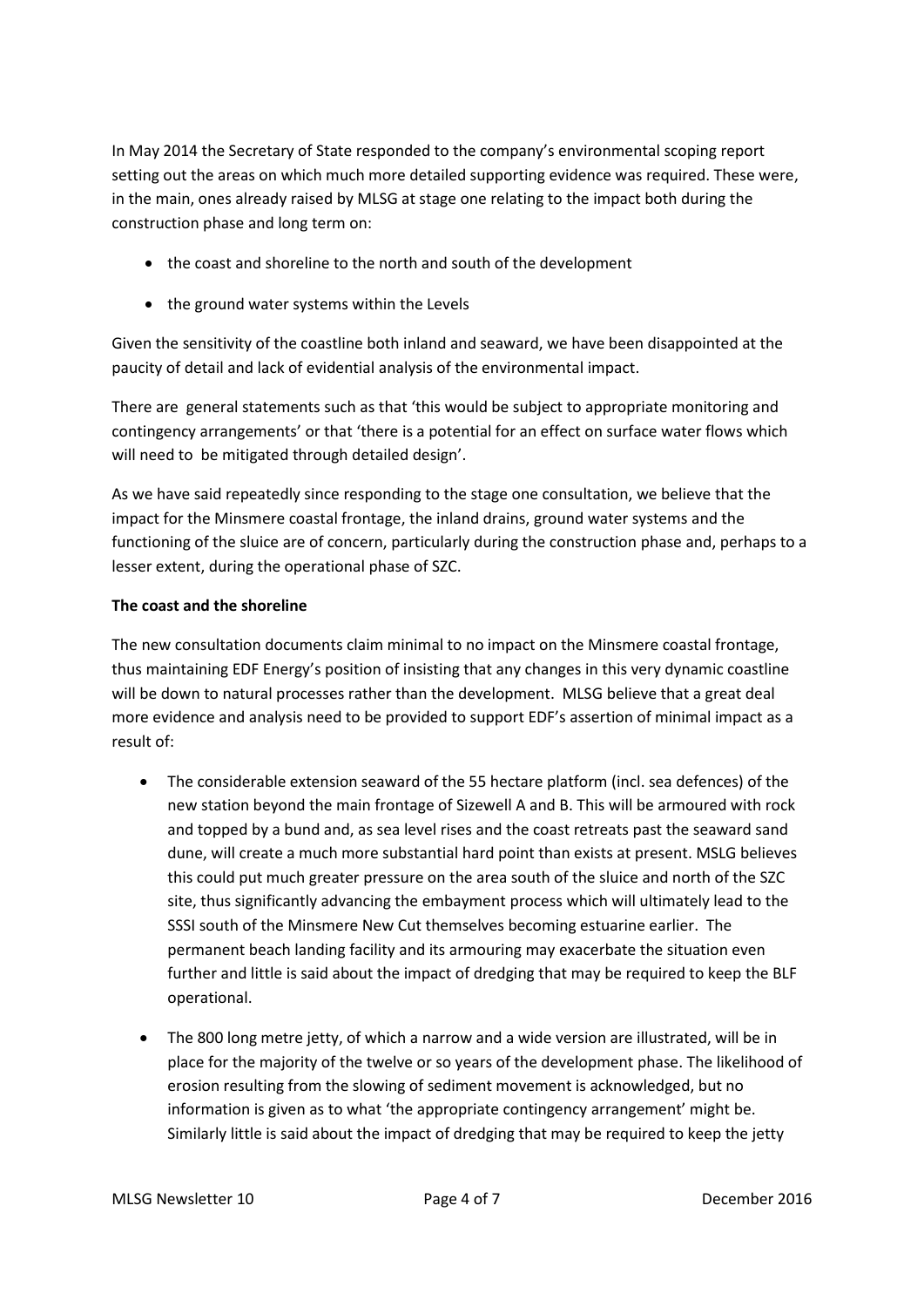operational. No reference is made to the effect the jetty may have on navigation, recreational sailing or the Aldeburgh fishing boats.

It is essential that the cumulative impact of SZC on ML and Sizewell coastline, with the evidence underpinning these judgements, is set out well in advance of the Stage 3 consultation.

We would like to see a properly researched baseline map for the offshore seabed that shows the variations that have been observed over at least the past 5-10 years and based on the work that EDF and CEFAS have been conducting.

Then we need to see predicted models of the same area given the various the potential changes as a result of the construction of the proposed permanent and temporary structures associated with Sizewell C. On the basis of these models and the potential disturbance relative to the baseline, EDF should also be explicit about their mitigation should the actual changes deviate significantly from the baseline.

Without this level of work being done and published, it is meaningless to ask for public and statutory organisation opinions on the relative merits of two jetties and beach landing facility.

These questions are all the more meaningless considering the options are heavily dependent upon the rail strategy, questions regarding which are also asked independently.

## **Ground water and land drainage**

The entire area of the construction site is located within an Area of Outstanding Natural Beauty (AONB) and it is surrounded by Sites of Special Scientific Interest, 5.5 hectares of which will be lost forever to the development.

In addition to the 55 hectare SZC station platform, 48 hectares are required for contractor laying down and common facilities area (e.g. concrete batching plants, green route rail head).

Some of this will be permeable, semi-permeable and some hard standing.

Immediately to the west of this, outside the AONB, would be a 24 hectare accommodation campus for 2400 workers and 19 hectares site access & entrance hub.

To the north up to 59 hectares have been designated for spoil management and "borrow pits". Borrow pits are deep excavations into the red crag secondary aquifer to supply material that will be used in the construction and replaced by peat, clay and other materials unsuitable for use within the development site. The expected use will reduce this to ~35 hectares once the specific fields for the borrow pits have been selected.

There is potential for the refill materials to introduce pollutants to the aquifer in the years after the pits are filled and closed.

The options for a causeway/culvert or alternative designs of bridges plus the fact that the north western corner of the SZC platform will further narrow the neck of the SSSI and its corridor to ML is likely to have a significant impact on SSSI groundwater drainage systems.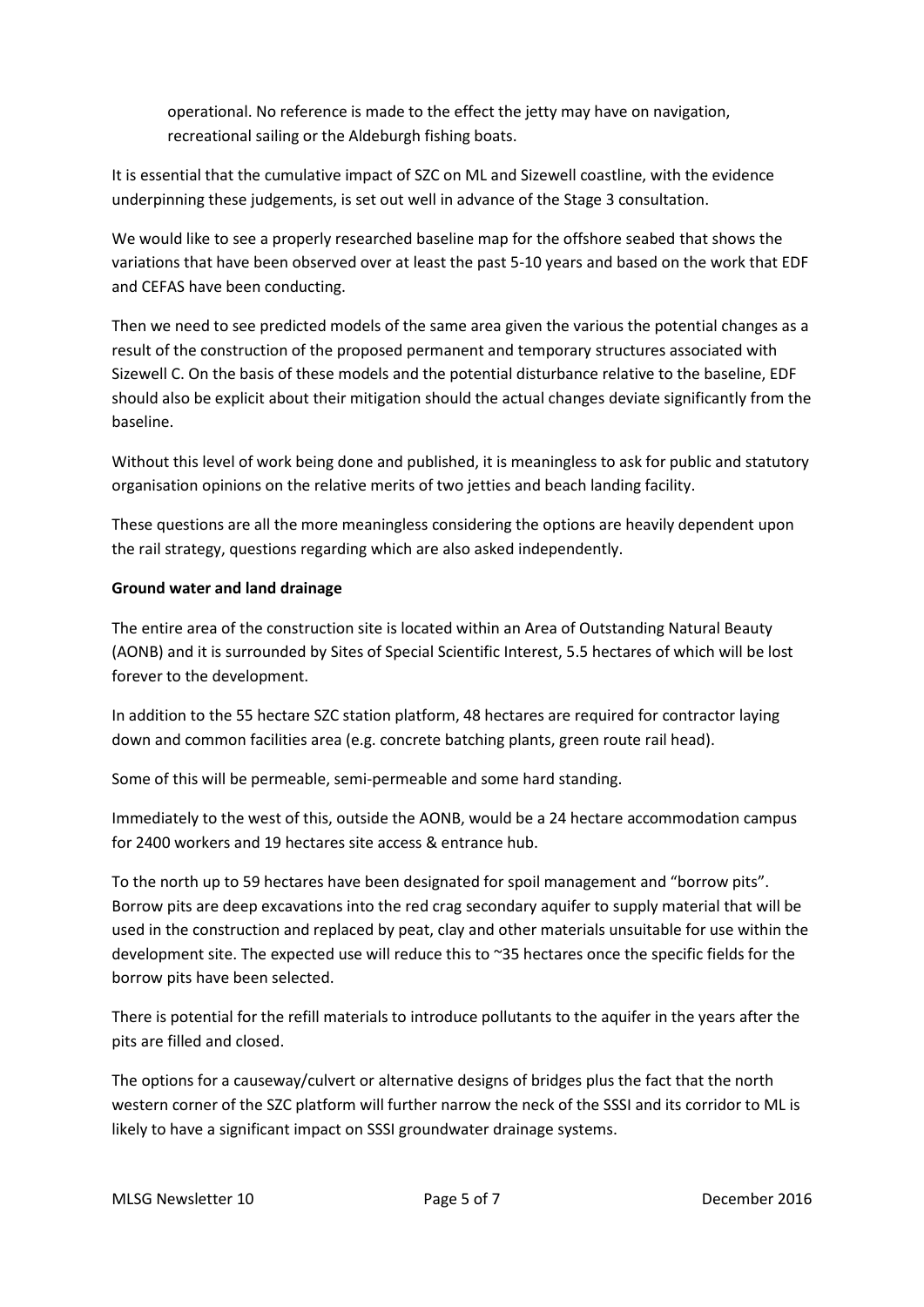EDF Energy also indicate it is their intention to pump treated foul water and any excess 'run off', collected in water management zones, from the main construction site into the sea through an outlet ~300 metres from the shoreline.

There are two competing effects here of potential blockage of the drainage corridor of Sizewell Marshes SSSI plus a reduction in natural drainage from the land taken up by the construction site and pumping out of some of this natural rainfall replenishment of the water table and marshes.

All this combined will constitute a dramatic challenge to the hydrology of the Sizewell Levels and Marshes.

Considering the activities and structures inland;

- borrow pits
- groundwater runoff and water management zones
- SSSI take to the west of the SZC platform
- movement of the Sizewell drain
- effect of the SSSI crossing north east of the SZC platform
- foul/waste water management from campus and other construction activities

It is essential that the cumulative impact of SZC on the ML and Sizewell Marshes SSSI, with the evidence underpinning these judgements, is set out, well in advance of the Stage 3 consultation.

We would like to see a properly researched baseline water level map for both the Sizewell marshes and the ML south of the Minsmere New Cut. This needs to show the annual variations throughout the year and have comprehensive flow rates through the corridor where the Sizewell Marshes drains into the ML to the north of the proposed site for the SSSI crossing bridges/causeway.

Then we need to see predicted models of the same area given the various the potential changes as a result of the proposed development site stretching west to east from the entrance at the B1122 to the SSSI crossing and north to south from the borrow pits to the green line rail corridor bordering the Sizewell marshes.

As well as the increases in groundwater runoff due to the construction and laydown areas, the borrow pits will require constant pumping as they will be dug directly into the red crag secondary aquifer.

It should be noted that significant increases in water discharges from the construction site to Sizewell marshes and subsequently onto the ML or as the result of pumping the borrow pit workings could raise water levels, damage habitats and compromise the integrity of the Leiston drain through the Minsmere sluice.

Alternatively, if water draining onto the ML is reduced as a result of "excess" runoff being pumped directly to the sea via the proposed treated sewage system, sensitive habitats could be compromised as water levels fall.

On the basis of these models and the potential disturbance relative to the baseline, EDF should also be explicit about their capability to mitigate should the actual changes deviate significantly from the baseline.

MLSG Newsletter 10 **Page 6 of 7** Page 6 of 7 **December 2016**